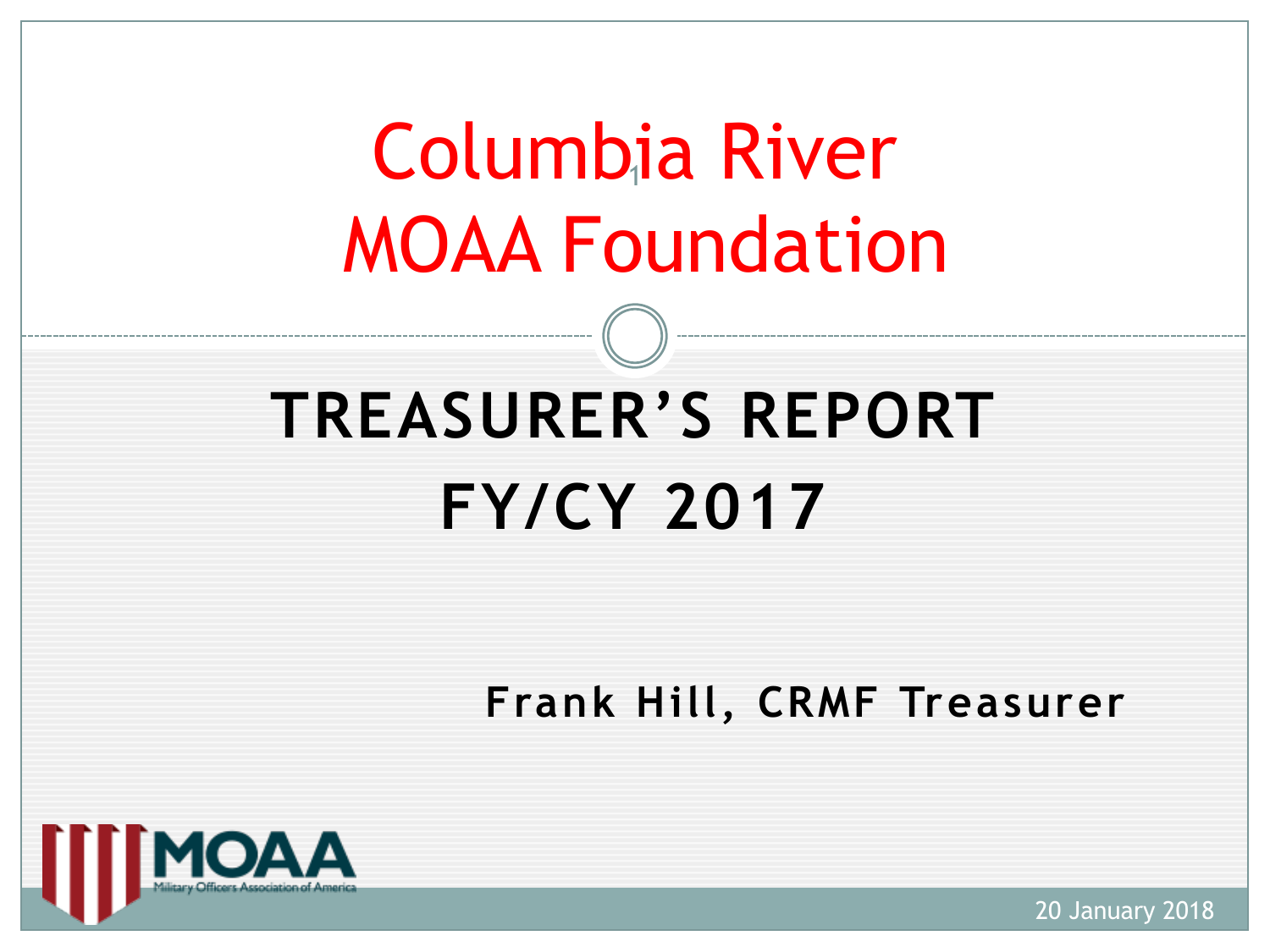## The CRC MOAA Foundation

2

- IRC 501(c)(3) Charitable Non-Profit
- Subsidiary of CRC since 2015
- Board = 4 Elected CRMF Officers + CRC Board
- The Foundation manages two Funds
	- **O** Support the Troops Fund
	- o Scholarship Fund
- Each Fund stands on its own financially
- Last Audit: 9 Nov 2017

Overall Assessment – Excellent with no issues found

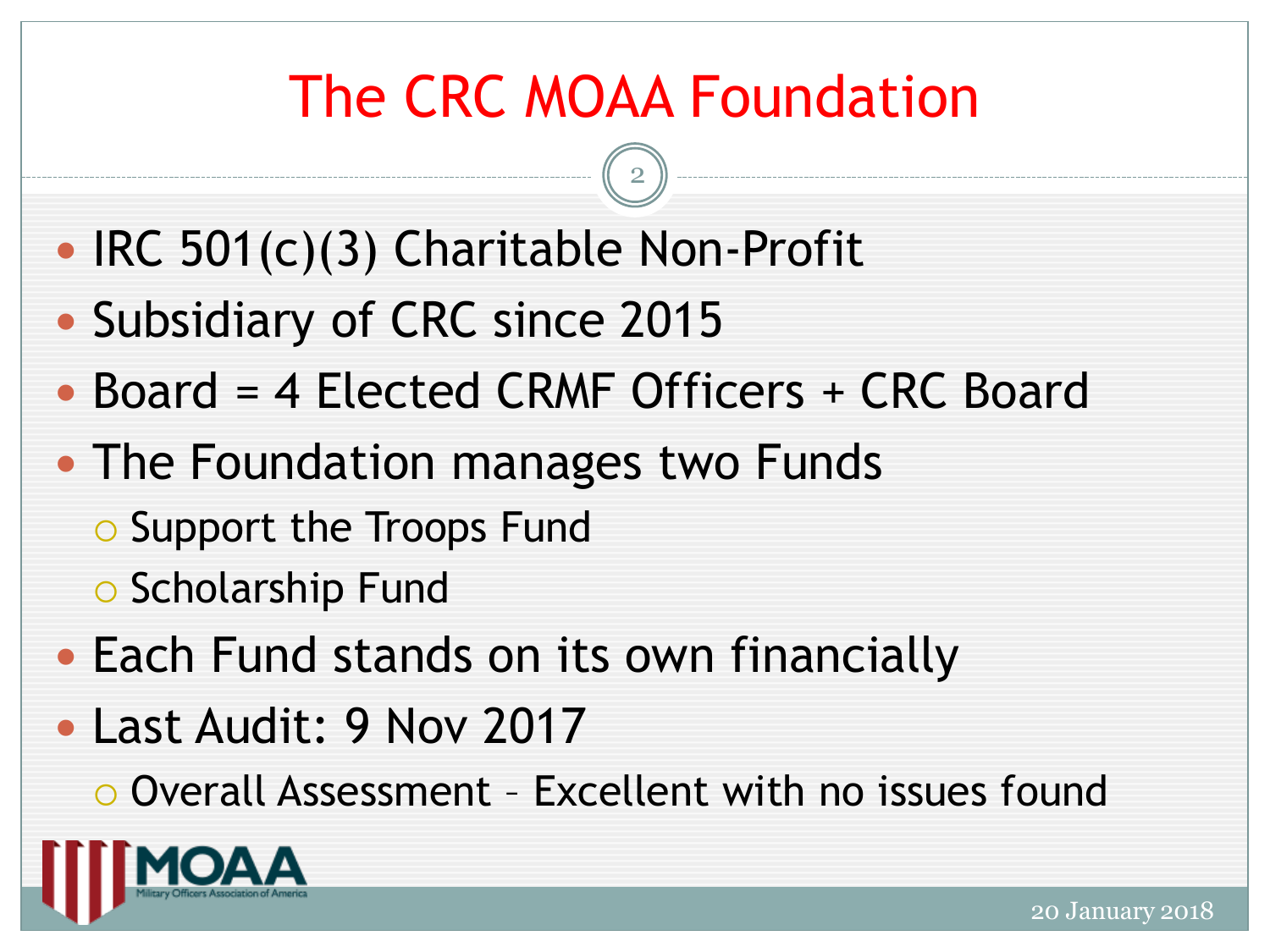### Support the Troops Fund Financials

 $\sqrt{3}$ 

| <b>Beginning Balance</b>                                                                                                                                         |                                                | \$3,904.46   |
|------------------------------------------------------------------------------------------------------------------------------------------------------------------|------------------------------------------------|--------------|
| Income<br>Donations (General Membership)<br>Donations (September Event)<br>Donations (December Event)<br>Interest                                                | \$2,246.00<br>\$150.00<br>\$200.00<br>\$4.08   | \$2,600.08   |
| <b>Expenses</b><br>Fisher House (Cash Cards & Patio Items)<br><b>Battle Ground HS JROTC</b><br><b>Prairie HS JROTC</b><br><b>SGT MacDougall Medical Expenses</b> | \$2,007.85<br>\$250.00<br>\$250.00<br>\$500.00 | $-53,007.85$ |
| Closing (Year End) Balance                                                                                                                                       |                                                | S3,496.69    |
|                                                                                                                                                                  |                                                |              |

20 January 2018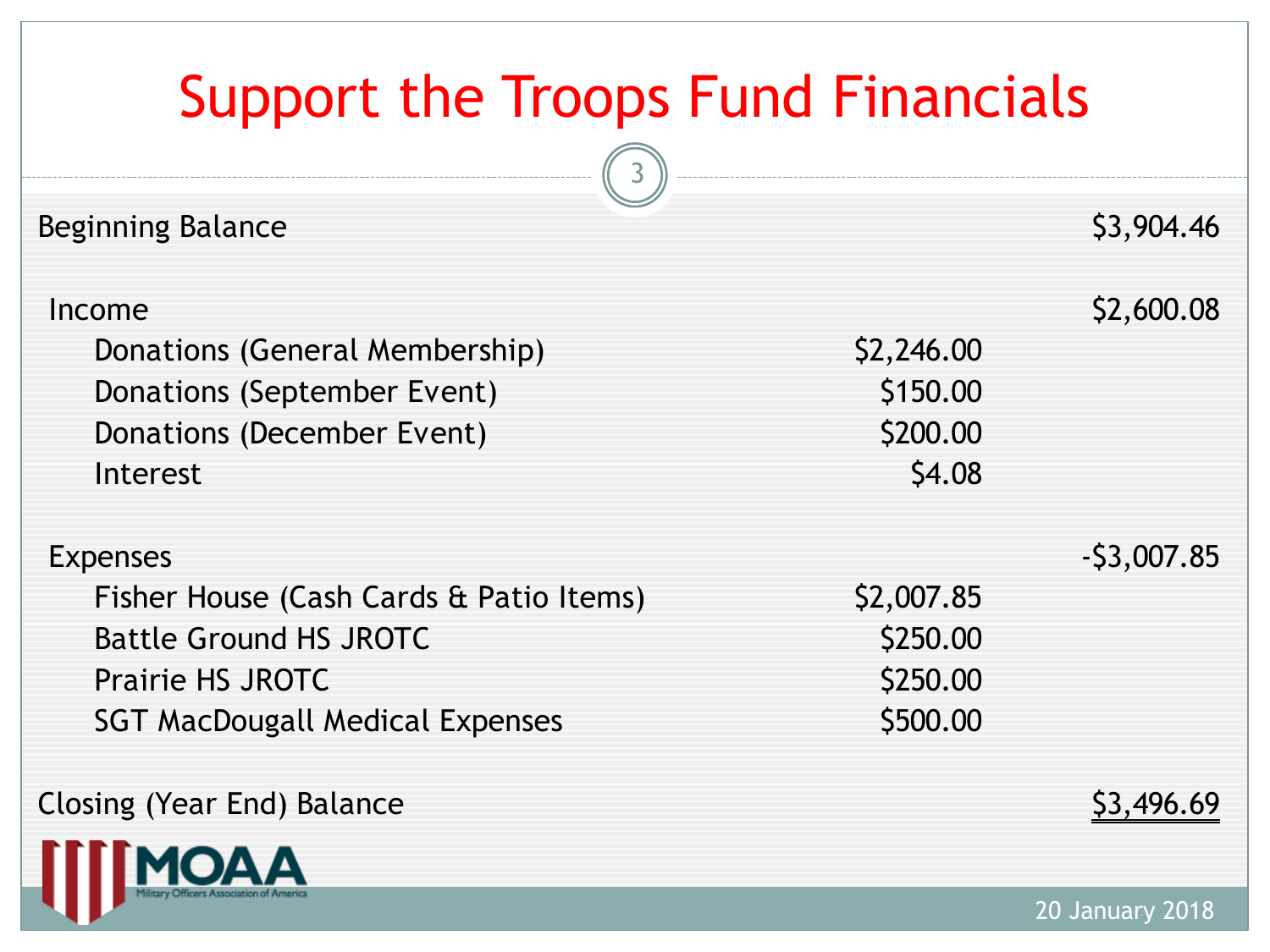## Support the Troops Fund (2018)

- Continue to financially support the two High School JROTC Programs
- Continue to support the Fisher House (Vancouver VA Campus)
- January 2018 Board approved a \$1,000 one-time donation to Clark College Veteran's Resource Center
- Continue to seek deserving and qualified people and organizations to financially support from STT

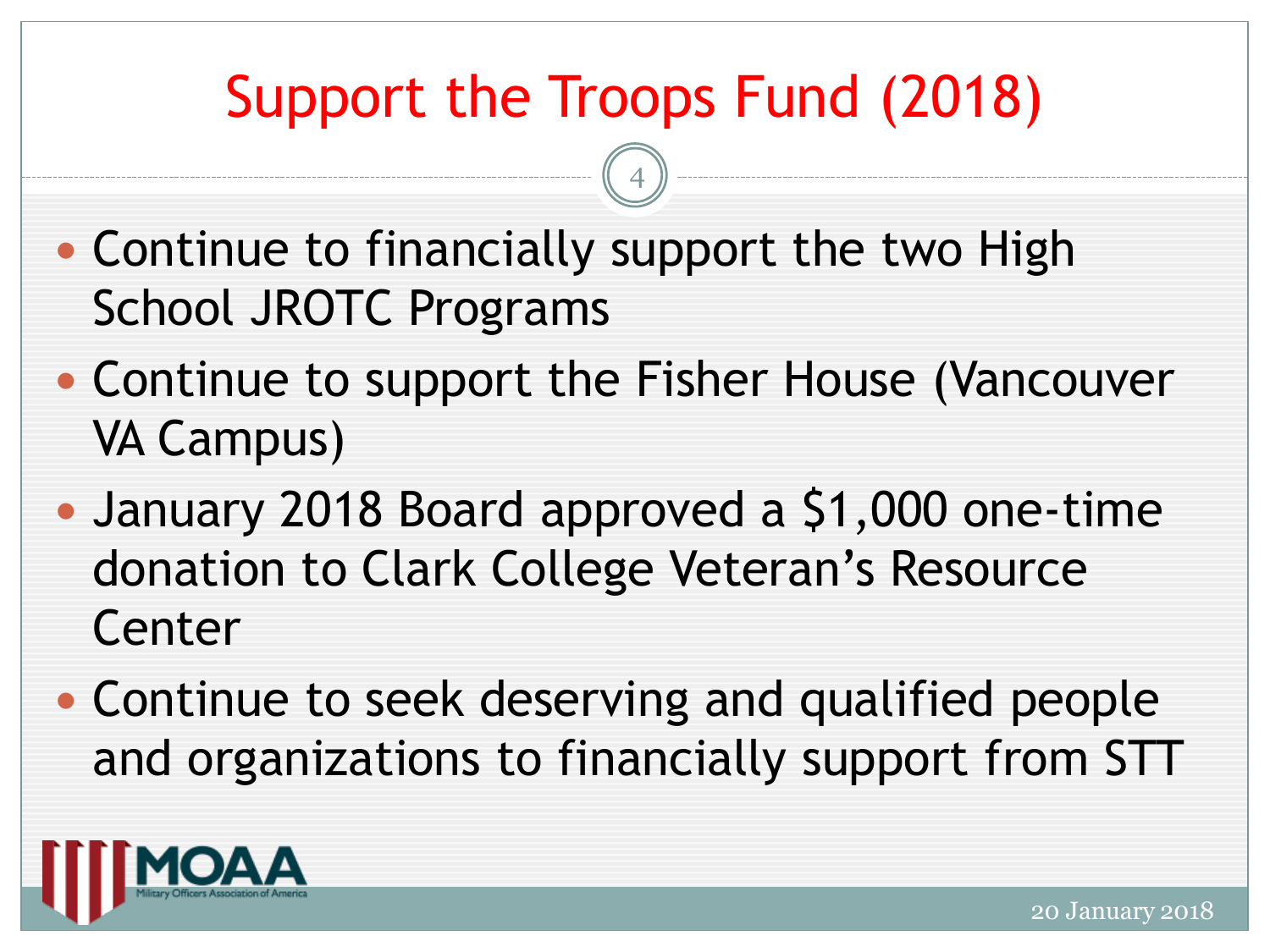## Scholarship Fund Financials

| <b>Beginning Balance</b>                                                                                          |                                                | \$9,649.62   |
|-------------------------------------------------------------------------------------------------------------------|------------------------------------------------|--------------|
| Income<br>Donations (General Membership)<br>Donations (September Event)<br>Donations (December Event)<br>Interest | \$1,850.00<br>\$1,725.00<br>\$707.00<br>\$9.30 | \$4,291.30   |
| <b>Expenses</b>                                                                                                   |                                                | $-53,461.00$ |
| Clark College Scholarships (3x\$1,000)                                                                            | \$1,311.00                                     |              |
| WSU-V Scholarship (1 x \$1,500)                                                                                   | \$1,500.00                                     |              |
| 2016 Sweep                                                                                                        | \$650.00                                       |              |
| Closing (Year End) Balance                                                                                        |                                                |              |
|                                                                                                                   |                                                |              |

y Officers Assoc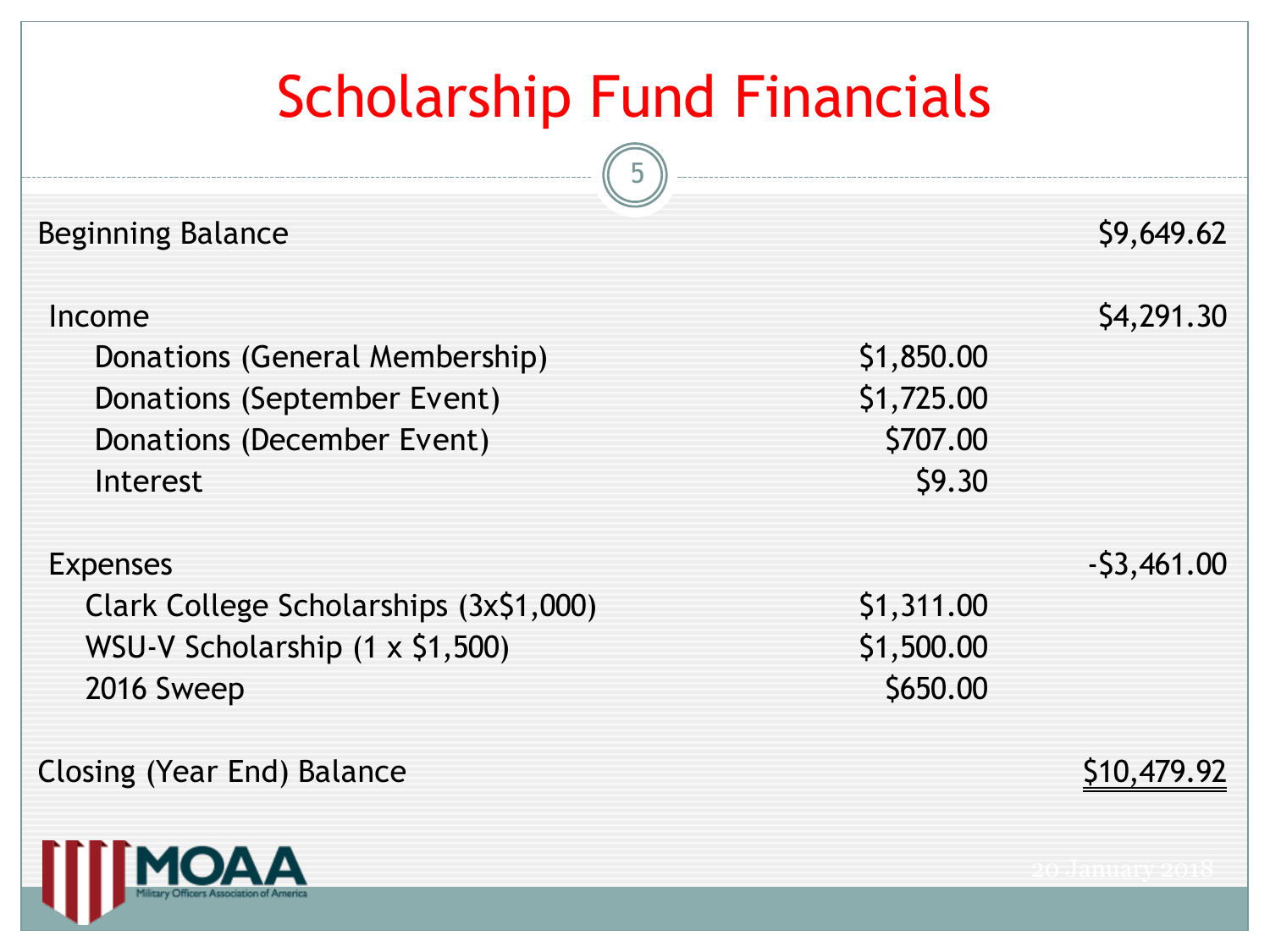### The Scholarships

6

#### WSU – Vancouver (2017)

- One Scholarship, face value of \$1,500
- o We pay full amount annually from the Scholarship Fund

#### Clark College (2017)

- o Three Scholarships, face value of \$1,000 each
- o Partly paid from the MOAA Scholarship Endowment managed by Clark College Foundation (\$1,689)
- o Balance paid from our Scholarship Fund (\$1,311)

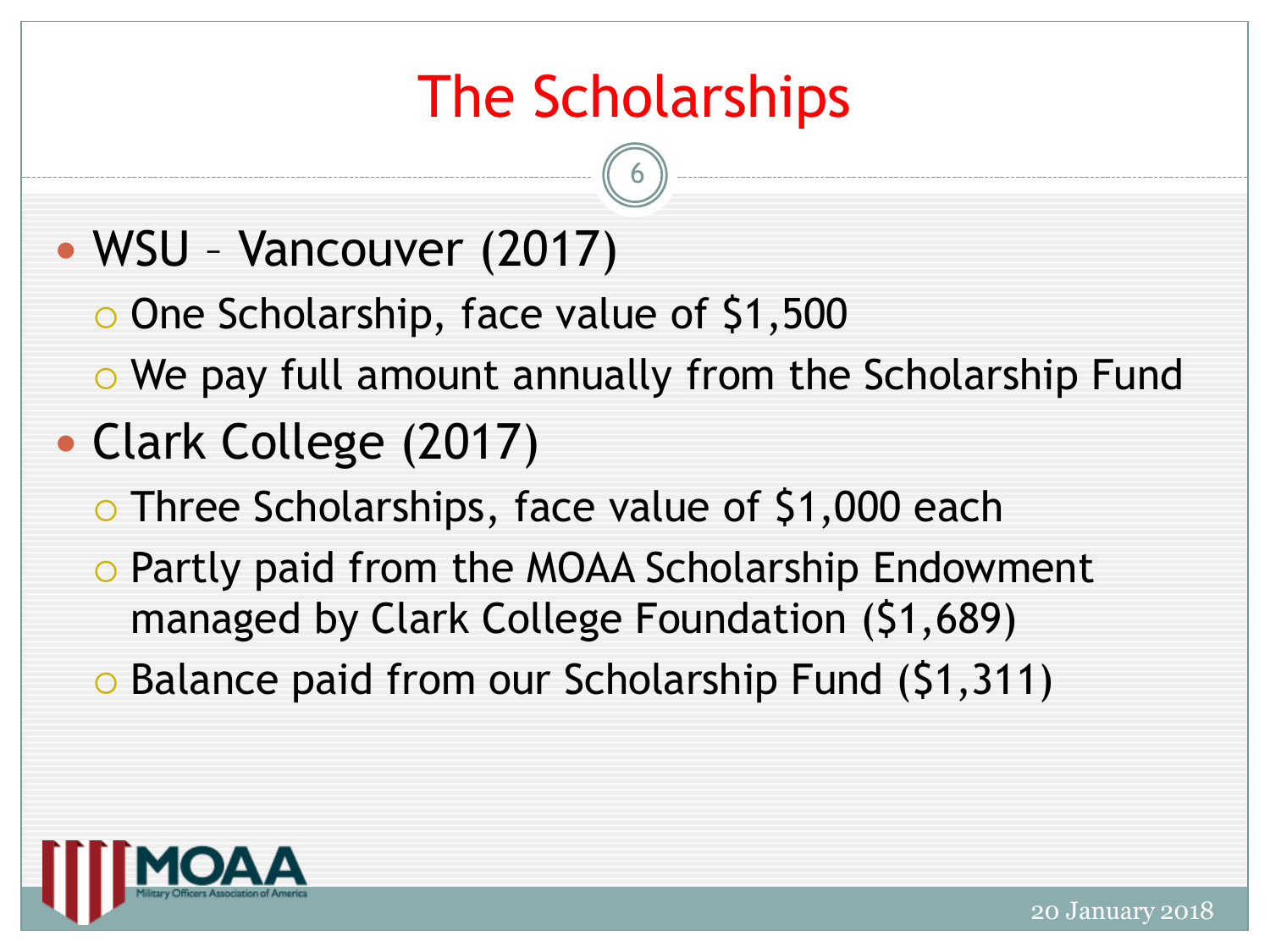## The "Sweep" (Why?)

- Established by CRC & CRMF Boards in 2016
- Scholarship Fund dollars earn more/grow faster in the Endowment than in our bank savings
- Increasing the Endowment over time
	- o Increases its annual scholarship contribution
	- o Reduces our annual share
- It is also prudent to maintain a contingency balance under CRMF control
	- o Estimated as approximately three year's historical annual outlays (Scholarship Fund "Floor")

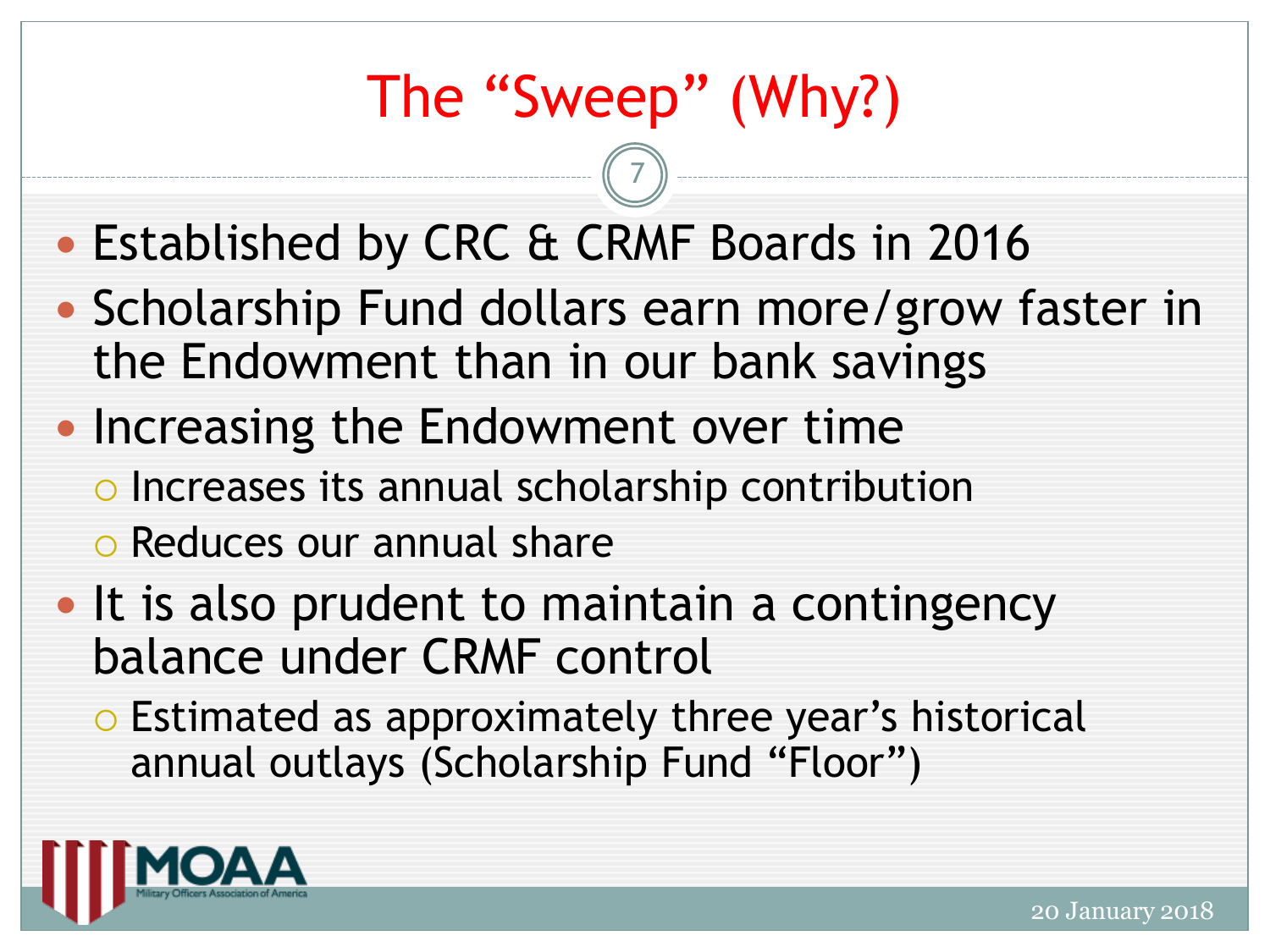### The "Sweep" (What?)

- EOY balance in excess of the Scholarship Fund "Floor" is "swept" to Clark College Foundation
	- $\circ$  "Floor" = 3 x (historical annual outlays)
	- $\degree$  2017 Floor = 3 x \$3,000 = \$9,000
	- $\circ$  2017 Sweep = \$10,480 \$9,000 = \$1,480
	- o Credited to the MOAA Scholarship Endowment
- Floor is reviewed annually and reset based on actuals if appropriate

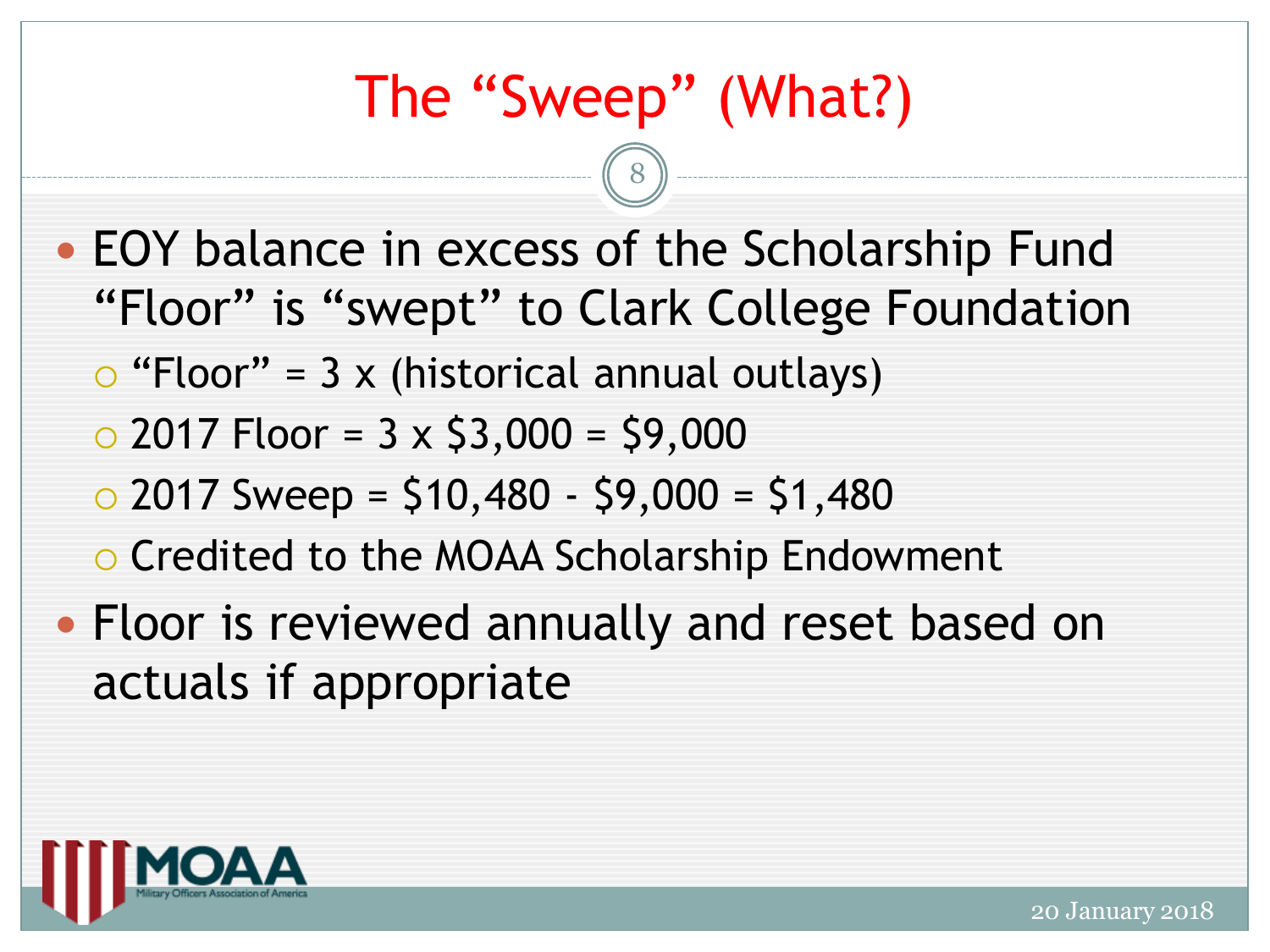## A New Opportunity for 2018



- Clark College Foundation Match Offer
	- Dollar for Dollar match of contributions to Endowment
	- $\circ$  Up to \$5,520 per party, \$11,040 total
	- Commit by 1 February 2018
	- o Pay by 15 April 2018
		- CRC/CRMF Boards are looking at the details and hope to cover the full match amount while protecting the financial health of the Foundation and the Scholarship Fund
	- End result will be a significant increase to the MOAA Endowment at Clark College

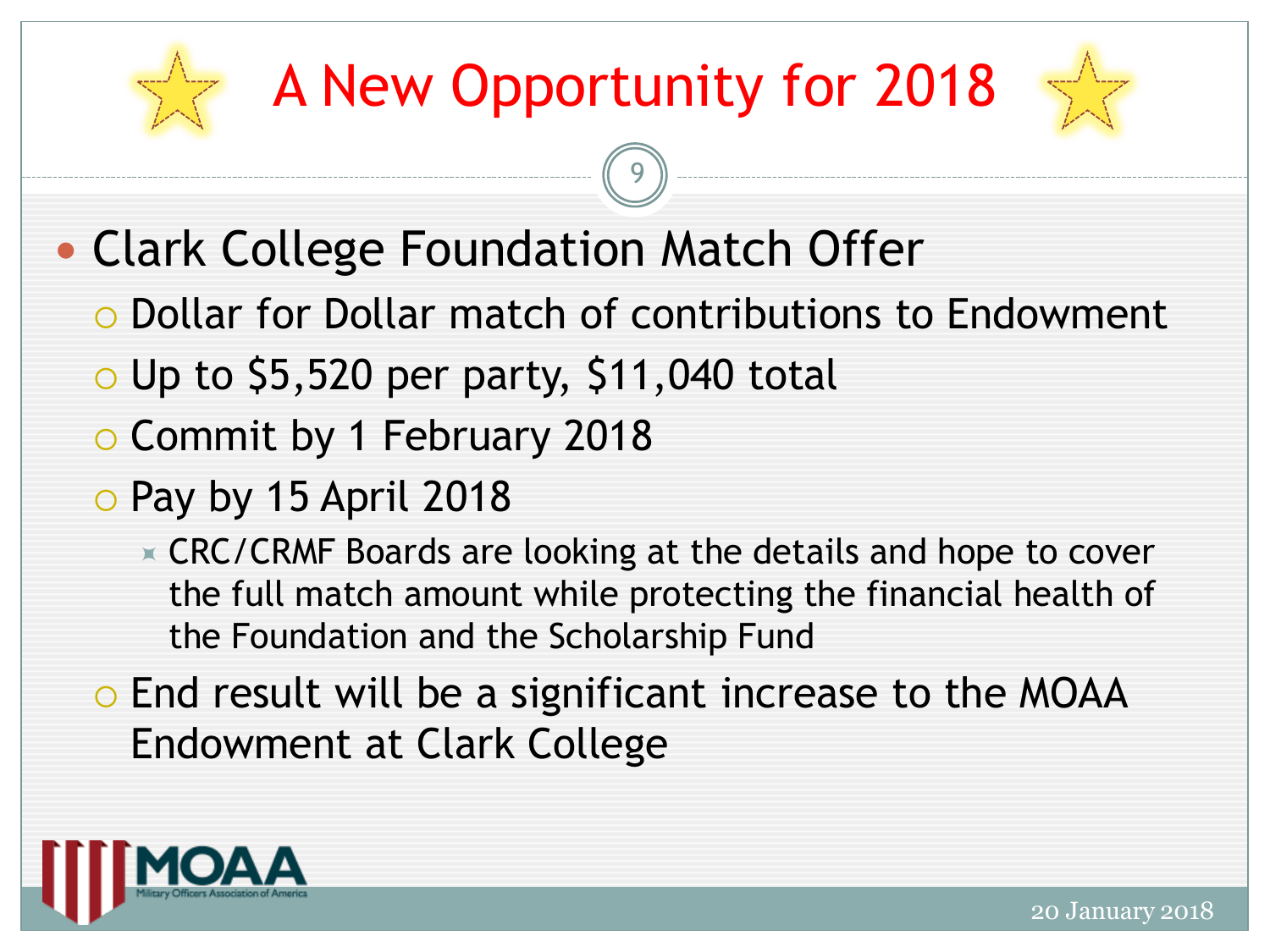## New Opportunity

10

# *How can you help?*

Be extra-generous toward the Scholarship Fund this year